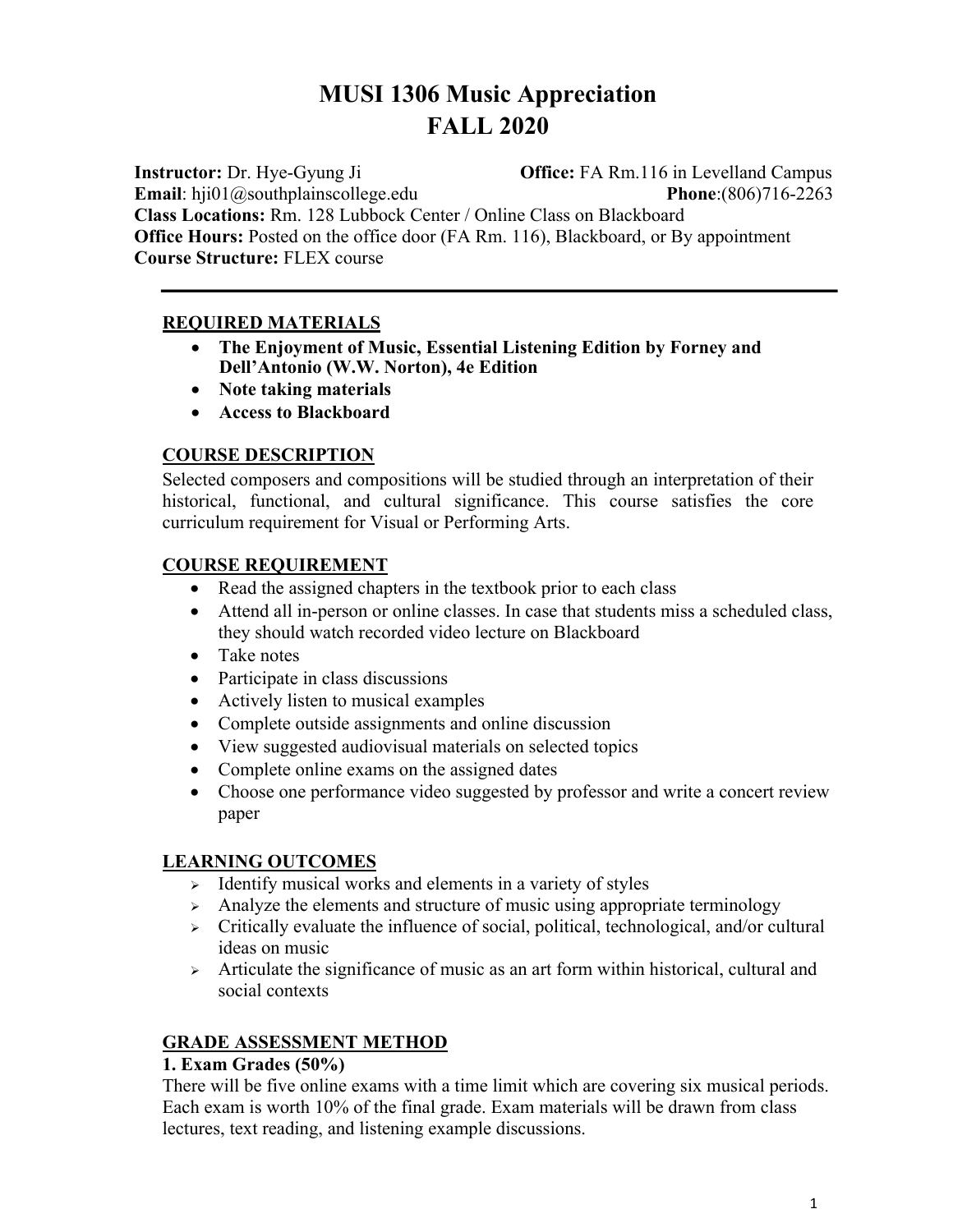- $\textdegree$  Exam 1: Medieval (400-1400) / Renaissance (1400-1600)
- <sup>o</sup> Exam 2: Baroque (1600-1750)
- <sup>o</sup> Exam 3: Classical (1750-1825)
- <sup>o</sup> Exam 4: Romantic (1825-1900)
- <sup>o</sup> Exam 5: Modern (1900-Present)

#### **2. Online Discussion and Participation (20%)**

All students are responsible for not only discussing about specific given topics with different musical aspects on Blackboard but also leaving at least 3 comments on the topic thread.

#### **3. Reading Chapters and Online Listening Assignments (20%)**

Reading assignments are listed on the Course Calendar. Please read the chapters before we cover the materials in class. Comprehensive understanding of chapters will be occasionally evaluated through in-class quizzes.

Online listening assignments can be found from **Digital Resources on Blackboard**. Listen to the recordings and answer to the questions. Please follow along the Listening Guide (LG) on your textbook for each selection while listening. Be prepared to discuss about the music and topics in class.

#### 4. **Concert Review Paper (10%)**

Student must choose one concert from YouTube suggested by professor. Listen to the whole concert and write a review paper in the format of a two-page long, typed, doublespaced, and 12-point font. The paper should be submitted on Blackboard **by Wednesday, December 9, 2020.** 

#### **5. Class Attendance (Extra Points)**

Students are expected to attend every class either in-person or online on Blackboard. All lectures will be livestreamed and recorded. For those who missed classes at real times, they are responsible for watching the lecture recordings on Blackboard.

#### **DIGITAL RESOURCES ON BLACKBOARD**

Digital Resources on Blackboard is where students can find profound online learning materials such as Tutorials, eBook, Playlists for Listening Guide, Chapter Quizzes, and Online Listening Assignments. For online assignments, students should register to the InQuizitive first. Please take your time to explore the digital resources.

#### **ACADEMIC INTEGRITY**

Plagiarism is not tolerated in this course. Using outside research information for discussion answers or concert review paper is absolutely fine as long as the source material is acknowledged. However, cutting and pasting or extensive copying of information from outside sources (such as wikipedia) or from other students is not acceptable. **Cheating or plagiarism will result in the student receiving a 0 on the current assignment for the first offense. Second offense: student will fail the current learning unit.**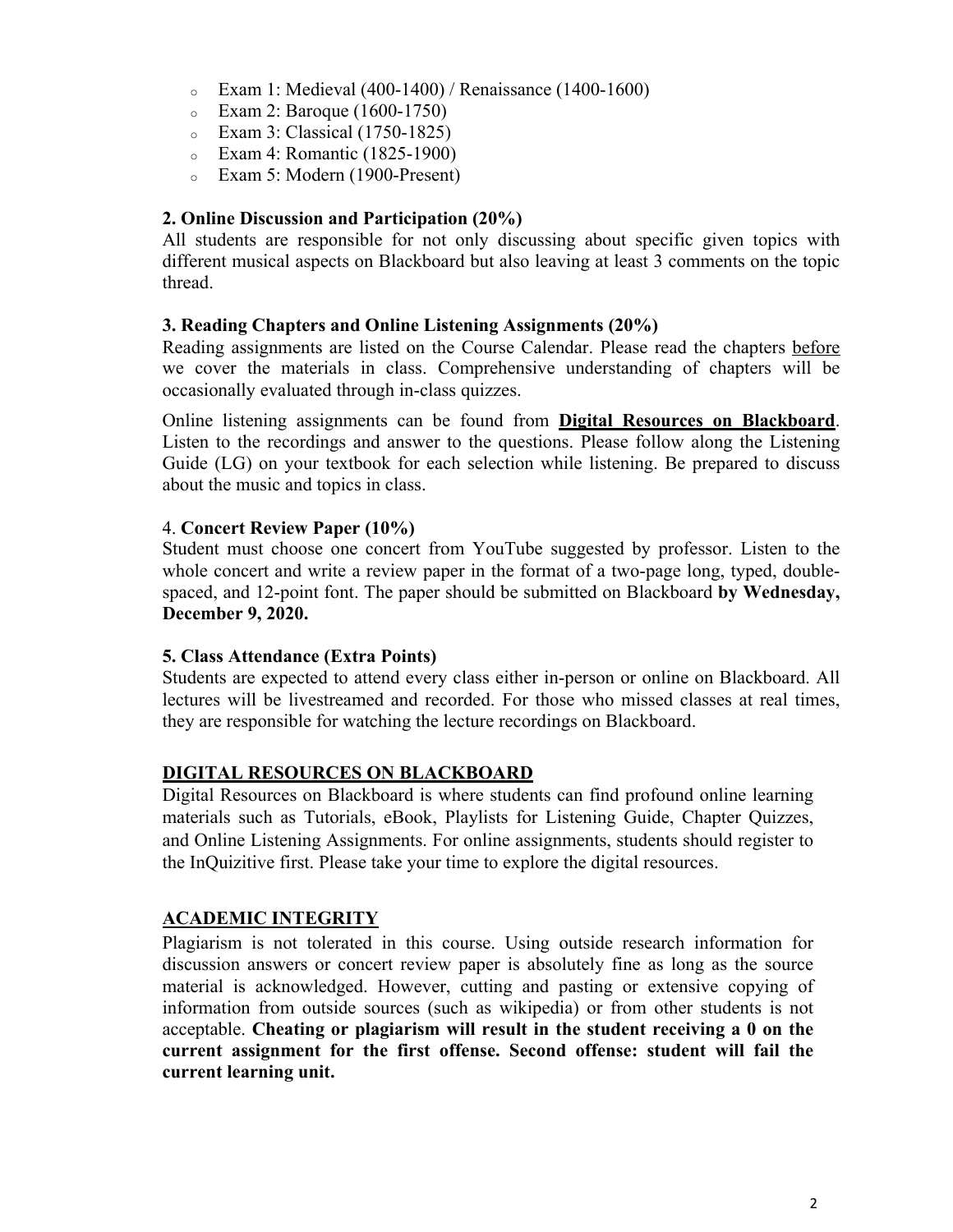### **COVID-19 RESPONSE INSTRUCTIONS**

- Everyone should be diligent in social distancing, frequent handwashing, and covering coughs/sneezes.
- All students are required to wear a face covering in all SPC buildings. You are NOT ALLOWED for face-to-face classes without wearing a mask.
- All students should monitor their health and notify appropriate personnel and their health care provider if they experience any symptoms related to COVID-19. Please reference to the "Self-Screening Reminder" below.
- Please DO NOT ATTEND class in person if you feel unwell. Let your professor know and join online class on Blackboard instead.
- If you think you have been exposed to COVID-19, please follow the College's guidelines for 14 days self-quarantine. If you are experiencing COVID-19 symptoms or higher risk medical conditions that are significantly impacting your coursework, please contact your professor to discuss how you may continue the course.
- All students will be checked their body temperatures before meeting face-to-face lessons. Please wait at the entrance.
- Upon entering and leaving classroom, please sanitize your hands and wipe the desk, chair, and any surfaces you have touched.
- "Return To Campus Plan" can be found at http://www.southplainscollege.edu/emergency/SPCReturnToCampusPlans.pdf



### **SELF-SCREENING REMINDER**

### **STATEMENT FOR COVID-19**

It is the policy of South Plains College for the Fall 2020 semester that as a condition of oncampus enrollment, all students are required to engage in safe behaviors to avoid the spread of COVID-19 in the SPC community. Such behaviors specifically include the requirement that all students properly wear CDC-compliant face coverings while in SPC buildings including in classrooms, labs, hallways, and restrooms. Failure to comply with this policy may result in dismissal from the current class session. If the student refuses to leave the classroom or lab after being dismissed, the student may be referred to the Dean of Students on the Levelland campus or the Dean/Director of external centers for Student Code of Conduct Violation.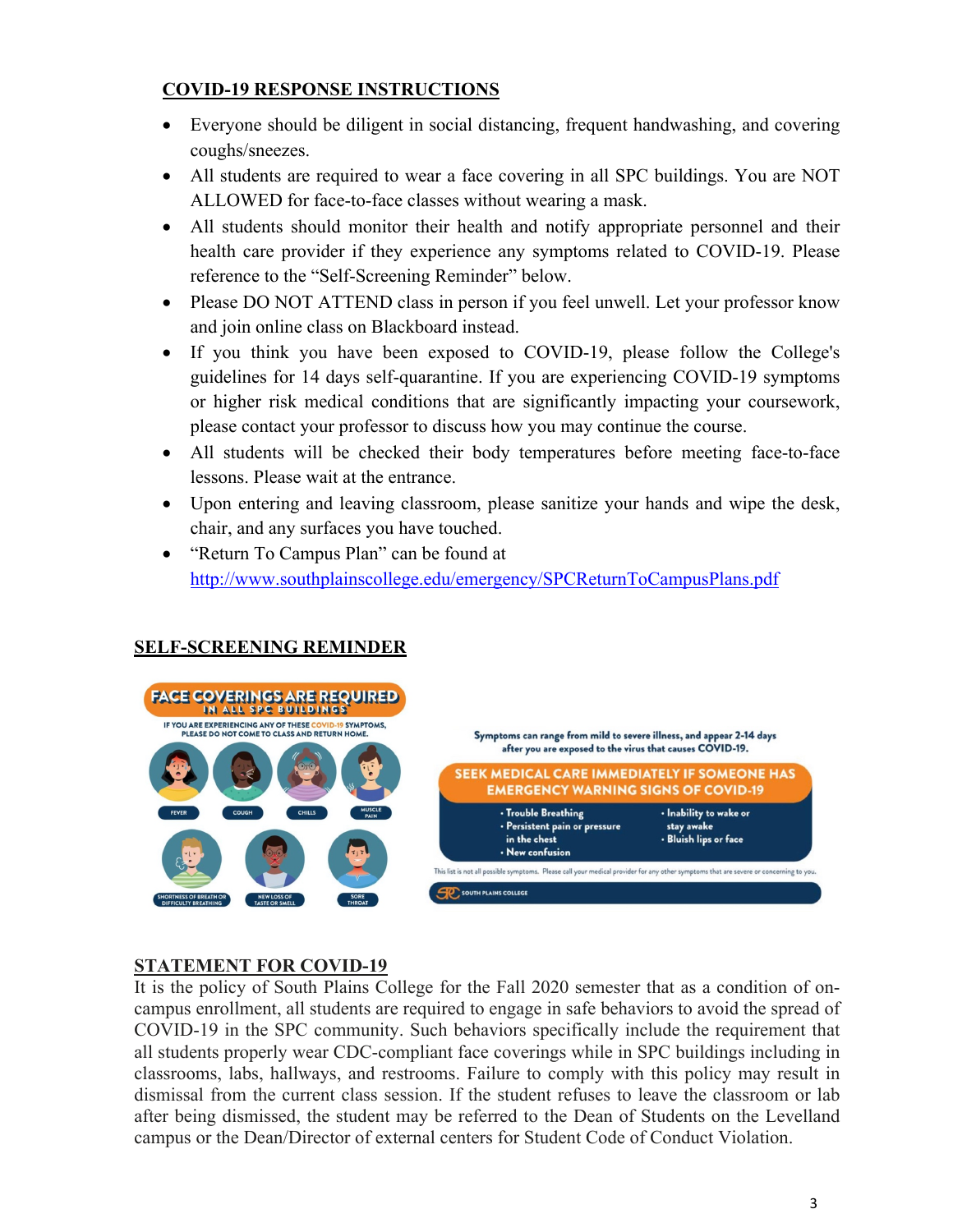### **DIVERSITY STATEMENT**

In this class, the teacher will establish and support an environment that values and nurtures individual and group differences and encourages engagement and interaction. Understanding and respecting multiple experiences and perspectives will serve to challenge and stimulate all of us to learn about others, about the larger world and about ourselves. By promoting diversity and intellectual exchange, we will not only mirror society as it is, but also model society as it should and can be.

### **NON-DISCRIMINATION STATEMENT**

South Plains College does not discriminate on the basis of race, color, national origin, sex, disability or age in its programs and activities. The following person has been designated to handle inquiries regarding the non-discrimination policies: Vice President for Student Affairs, South Plains College -1401 College Avenue, Box 5, Levelland, TX 79336, 806-894-9611.

#### **ADA STATEMNET**

Students with disabilities, including but not limited to physical, psychiatric or learning disabilities, who wish to request accommodations in this class should notify the Disability Services Office early in the semester so that the appropriate arrangements may be made. In accordance with federal law, a student requesting accommodations must provide acceptable documentation of his/her disability to the Disability Services Office. For more information, call or visit the Disability Services Office at Levelland Student Health & Wellness Center 806-716-2577, Reese Center (also covers ATC) Building 8: 806-716-4675, Plainview Center Main Office: 806-716 4302 or 806-296-9611, or the Health and Wellness main number at 806-716-2529.the Student Health & Wellness Office, (806) 716-2577.

### **CAMPUS CONCEALED CARRY**

Texas Senate Bill - 11 (Government Code 411.2031, et al.) authorizes the carrying of a concealed handgun in South Plains College buildings only by persons who have been issued and are in possession of a Texas License to Carry a Handgun. Qualified law enforcement officers or those who are otherwise authorized to carry a concealed handgun in the State of Texas are also permitted to do so. Pursuant to Penal Code (PC) 46.035 and South Plains College policy, license holders may not carry a concealed handgun in restricted locations. For a list of locations, please refer to the SPC policy at http://www.southplainscollege.edu/human\_resources/policy\_procedure/hhc.php

Pursuant to PC 46.035, the open carrying of handguns is prohibited on all South Plains College campuses. Report violations to the **College Police Department at 806-716-2396 or 9-1-1**.

**SPC POLICE CHIEF DIRECT NUMBER**: Nickolis Castillo (806) 523-7039